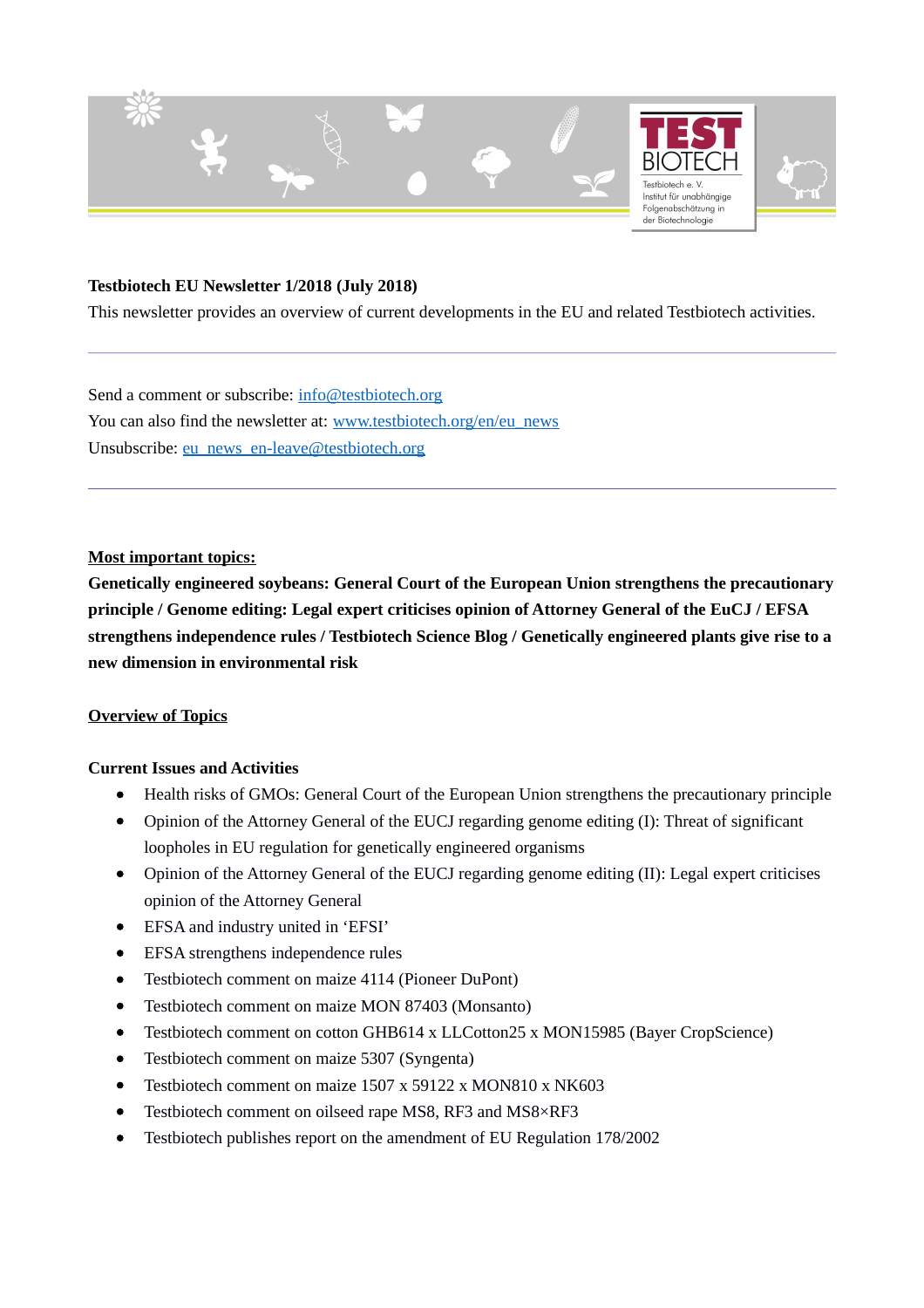#### **Scientific news**

- Experts confirm differences between genome editing and mutation breeding
- New "Science Blog" to analyse publications on the risks of genetically engineered organisms
- Feeding study with genetically engineered maize NK603 does not provide evidence of adverse effects on the health of rats
- Research reveals new dimension in environmental risk brought about by genetically engineered plants
- Data on 'Golden Rice' not sufficient to show health safety and indicate low benefits

## **News from EFSA**

- GMO Panel: New members announced
- Literature review of baseline information on RNAi to support the environmental risk assessment of RNAi‐based GM plants
- Annual post-market environmental monitoring report on the cultivation of genetically modified maize MON 810 in 2016
- Two EFSA publications on residues in glyphosate-tolerant crops
- Explanatory note on the selection of forage material suitable for the risk assessment of GM feed of plant origin
- Assessment of genetically modified maize NK603 x MON810 for renewal of authorisation (Monsanto)

## **Authorisations:**

EU Commission grants authorisation for imports of genetically engineered soybeans

## **Current Issues and Activities**

# **Genetically engineered soybeans: General Court of the European Union strengthens the precautionary principle**

The General Court of the European Union confirmed the right of civil society organisations to submit legal cases concerning the health risks of genetically engineered plants. The case was prompted by market authorisation being issued for the import of genetically engineered soybeans produced by US companies Monsanto and DuPont/ Pioneer which, according to analysis undertaken by Testbiotech and other experts, have not been adequately investigated for health risks.

[www.testbiotech.org/en/press-release/general-court-european-union-strengthens-precautionary-principle](http://www.testbiotech.org/en/press-release/general-court-european-union-strengthens-precautionary-principle)

## **Opinion of the Attorney General of the EUCJ regarding genome editing (I): Threat of significant loopholes in EU regulation of genetically engineered organisms**

In January, the Advocate General of the EU Court of Justice publically declared his position on whether new methods of genetic engineering, known as gene editing, should come under EU GMO regulation. In his statement he did not address these new techniques, their applications and risks in detail. Instead, his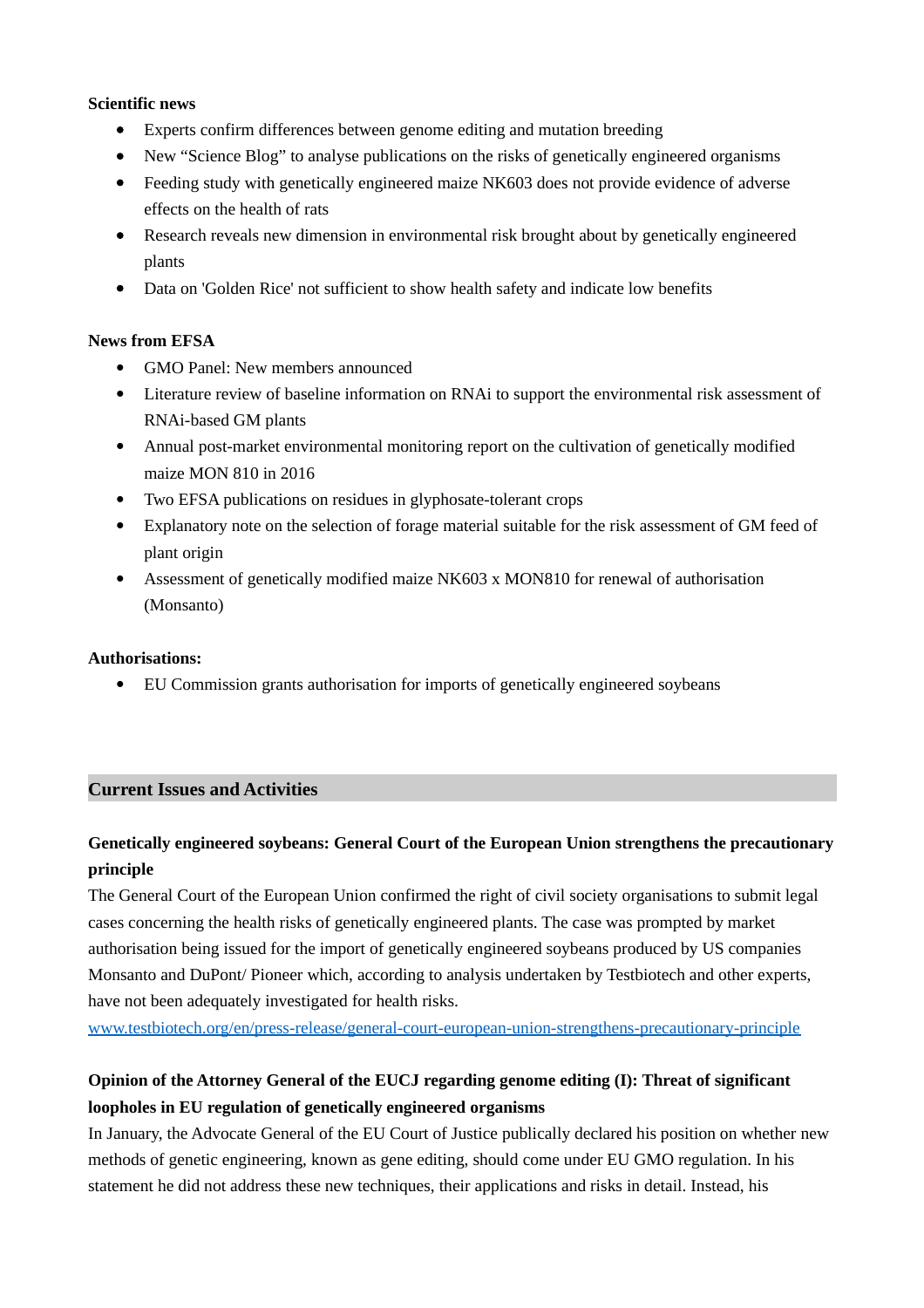reasoning is largely based on very general, and in some cases, outdated categories, likely to lead to considerable legal uncertainty. In particular, the statement lacks a clear distinction between conventional breeding processes and the new techniques of gene editing which, for example, make use of the nuclease CRISPR-Cas. Consequently, Testbiotech is not expecting the forthcoming EU court ruling to put an end to the current debates on the regulation of new methods of genetic engineering.

[www.testbiotech.org/en/news/threat-significant-loopholes-eu-regulation-genetically-engineered-organisms](http://www.testbiotech.org/en/news/threat-significant-loopholes-eu-regulation-genetically-engineered-organisms)

## **Opinion of the Attorney General of the EUCJ regarding genome editing (II): Legal expert criticises opinion of the Attorney General**

The well-known EU legal expert Professor Ludwig Kraemer analysed the position of the Attorney General (C-528/16) on behalf of Testbiotech. In his legal dossier, Professor Kraemer gives several reasons for criticising the position of the Attorney General.

[www.testbiotech.org/en/press-release/genome-editing-legal-expert-criticises-opinion-attorney-general-eucj](http://www.testbiotech.org/en/press-release/genome-editing-legal-expert-criticises-opinion-attorney-general-eucj)

## **EFSA and industry united in 'EFSI'**

A new publication discusses the risks of the uncontrolled spread of transgenes from genetically engineered maize grown in Spain. The paper is the result of close and ongoing collaboration between experts of EFSA (European Food Safety Authority) and the biotech industry: The main author, Yann Devos works for EFSA; one of the co-authors, Alan Raybould, works for Syngenta, which wants to sell its genetically engineered seeds for cultivation in Spain. Other EFSA experts were also involved in preparing the paper, including Elisabeth Waigmann, head of the GMO department at EFSA. Testbiotech has suggested naming this collaboration the "European Food Safety Industry" (EFSI) in order to highlight the unacceptable nature of such collusion.

[www.testbiotech.org/en/news/efsa-and-industry-united-efsi](http://www.testbiotech.org/en/news/efsa-and-industry-united-efsi)

## **EFSA strengthens independence rules**

In response to the Testbiotech letter on 'EFSI', the Executive Director of the European Food Safety Authority (EFSA), Bernhard Url, announced to *"ensure that in the future EFSA staff members will no longer co-author scientific publications with industry affiliated scientists"*. Now such co-authored publications will no longer be allowed. As EFSA writes in a letter received by Testbiotech, such cases *"may give rise to the perception of inappropriate proximity of staff members from EFSA to industry"*. [www.testbiotech.org/en/node/2236](http://www.testbiotech.org/en/node/2236)

## **Testbiotech comment on maize 4114 (Pioneer)**

Testbiotech commented on an EFSA opinion on maize 4114 (Pioneer), which expresses Cry1F, Cry34Ab1 and Cry35Ab1 proteins. [www.testbiotech.org/node/2225](http://www.testbiotech.org/node/2225)

## **Testbiotech comment on maize MON 87403 (Monsanto)**

Maize MON87403 is genetically engineered to increase biomass and yield through insertion of a truncated gene sequence derived from another plant species (Arabidopsis thaliana).

[www.testbiotech.org/en/node/2210](http://www.testbiotech.org/en/node/2210)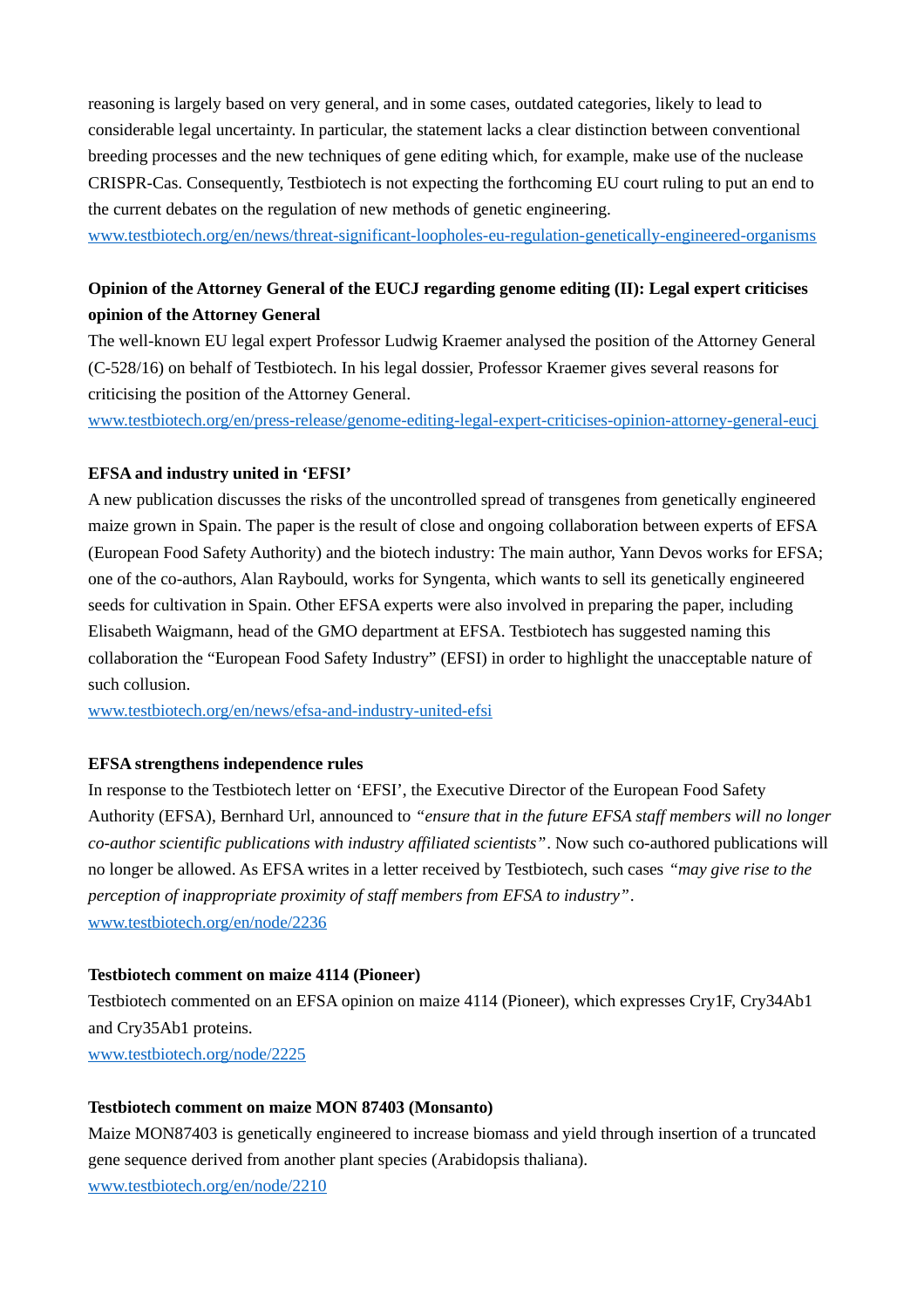#### **Testbiotech comment on cotton GHB614 x LLCotton25 x MON15985 (Bayer CropScience)**

Stacked cotton GHB614 x LL25 x MON15985 was produced by crossing genetically engineered cotton lines to make the stacked event resistant to glyphosate (GHB614) and glufosinate (LL25). Owing to further crossings with MON15985 cotton, the final stacked plants produce two insecticidal proteins (Cry1Ac and Cry2Ab2). In addition, the plants produce proteins that confer resistance to antibiotics (NPTII and AAD) as well as the GUS protein that was used as a histochemical marker during product development. According to Testbiotech, there are indications of substantial risks for animal and human health. Specific concerns were raised regarding the increased content of gossypol.

[www.testbiotech.org/en/node/2209](http://www.testbiotech.org/en/node/2209)

#### **Testbiotech comment on maize 5307 (Syngenta)**

Maize 5307 produces a novel insecticidal protein classified as eCry3.1Ab, which is meant to kill corn rootworm effectively.

[www.testbiotech.org/en/node/2205](http://www.testbiotech.org/en/node/2205)

#### **Testbiotech comment on maize 1507 x 59122 x MON810 x NK603 (DowDuPont)**

Testbiotech commented on EFSA´s opinion on the assessment of DowDuPont genetically modified maize 1507 x 59122 x MON810 x NK603 and subcombinations. [www.testbiotech.org/en/node/2130](http://www.testbiotech.org/en/node/2130)

#### **Testbiotech comment on oilseed rape MS8, RF3 and MS8×RF3**

Oilseed rape MS8, RF3 and MS8×RF3 is resistant to the application of glufosinate. In addition, the plants express Barnase conferring male sterility, while RF3 expresses Barstar, restoring male fertility. [www.testbiotech.org/en/node/2131](http://www.testbiotech.org/en/node/2131)

#### **Testbiotech publishes report on the amendment of EU Regulation 178/2002**

In April 2018, the EU Commission submitted a proposal to amend EU Regulation 178/2002. [https://ec.europa.eu/food/safety/general\\_food\\_law/transparency-and-sustainability-eu-risk-assessment-food](https://ec.europa.eu/food/safety/general_food_law/transparency-and-sustainability-eu-risk-assessment-food-chain_en)[chain\\_en](https://ec.europa.eu/food/safety/general_food_law/transparency-and-sustainability-eu-risk-assessment-food-chain_en)

Testbiotech has published a legal opinion assessing the planned changes with regard to the precautionary principle. In addition, it analyses weaknesses and makes suggestions for improvement as well as developing new solutions and requirements.

[www.testbiotech.org/node/2248](http://www.testbiotech.org/node/2248)

#### **Scientific news**

#### **Experts confirm differences between genome editing and mutation breeding**

In a publication jointly prepared by experts from the German regulatory authority (BVL) and US corporation DowDuPont, experts have explicitly confirmed significant differences between new methods of genetic engineering and conventional plant breeding. According to the publication, plants manipulated with methods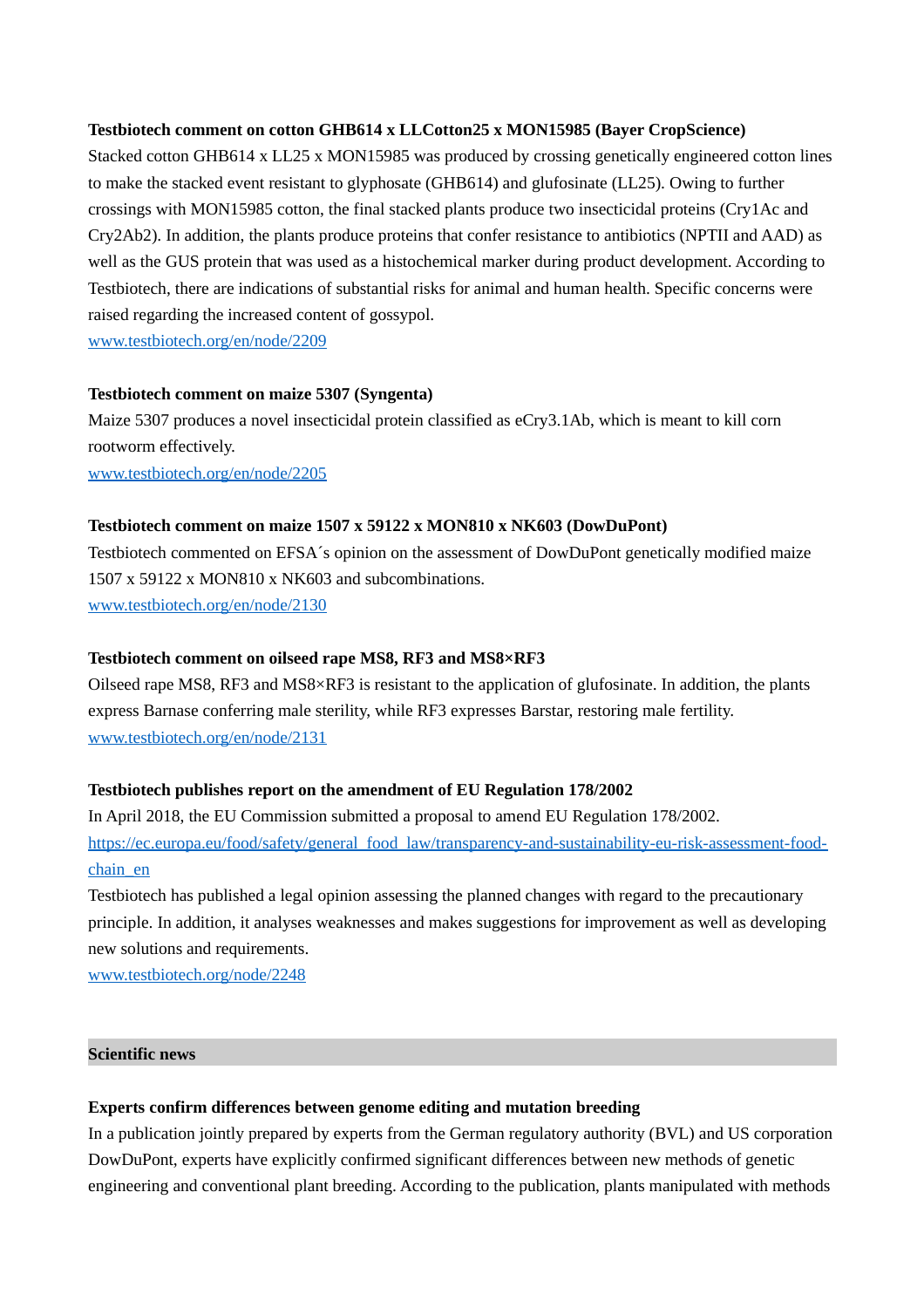known as genome editing can be identified and traced in most cases. This position is in contradiction to previous BVL statements denying such differences.

[www.testbiotech.org/en/node/2224](http://www.testbiotech.org/en/node/2224)

### **New "Science Blog" to analyse publications on the risks of genetically engineered organisms**

Many experts claim there is "consensus" that genetically engineered plants are safe. At the same time, most of the publications on the risks of genetically engineered organisms are prepared for the biotech industry, or authored by experts who lack a certain critical distance to these companies. This is a major problem since any influence of companies with vested interests in the marketing of genetically engineered plants should be avoided when it comes to risk research of the relevant products. To aid informed debate, Testbiotech has therefore started a new science blog.

[www.testbiotech.org/en/news/new-science-blog-analyse-publications-risks-genetically-engineered-organisms](http://www.testbiotech.org/en/news/new-science-blog-analyse-publications-risks-genetically-engineered-organisms)

## **Feeding study with genetically engineered maize NK603 does not provide evidence of adverse effects on the health of rats**

An EU-funded research project known as G-TwYST conducted a two-year feeding trial with rats using genetically engineered maize resistant to glyphosate (NK603). According to the results which are not yet finally published, the diet fed to the rats did not trigger any clear signs of health effects. The study followed internationally agreed standards. However, it is not fully comparable with a previous rat feeding study using the same maize line: the G-TwYST study used a different rat strain and was designed differently to the original study.

[www.testbiotech.org/en/news/feeding-study-genetically-engineered-maize-nk603-does-not-provide](http://www.testbiotech.org/en/news/feeding-study-genetically-engineered-maize-nk603-does-not-provide-evidence-adverse-effects)[evidence-adverse-effects](http://www.testbiotech.org/en/news/feeding-study-genetically-engineered-maize-nk603-does-not-provide-evidence-adverse-effects)

#### **Research reveals new dimension in environmental risk posed by genetically engineered plants**

Research from China has revealed a new dimension in environmental risk posed by genetically engineered plants: additionally inserted genes can enhance the potential for uncontrolled spread into the environment. There is now evidence to show that this is the case for glyphosate resistant plants. Where there is gene flow from the plants into the natural populations, the offspring will have increased fitness and can spread their transgenic DNA more effectively than assumed.

[www.testbiotech.org/en/press-release/research-reveals-new-dimension-environmental-risk-posed](http://www.testbiotech.org/en/press-release/research-reveals-new-dimension-environmental-risk-posed-genetically-engineered-plants)[genetically-engineered-plants](http://www.testbiotech.org/en/press-release/research-reveals-new-dimension-environmental-risk-posed-genetically-engineered-plants)

## **Data on 'Golden Rice' not sufficient to show health safety and indicate low benefits**

In 2016, the International Rice Research Institute (IRRI) filed an application at the Food Standards Australia New Zealand (FSANZ) for the market approval of food derived from so-called Golden Rice (GR2) for import. The rice is genetically engineered to produce provitamin A carotenoids; and the rice kernels are yellowish in colour. It is intended to be a fortified food with a high content of carotenoids, in particular, betacarotene in the grains, to help combat vitamin A deficiency (VAD) especially in developing countries. According to a Testbiotech opinion, the risk assessment as performed by FZANZ is not sufficient to demonstrate safety of food derived from GR2.

[www.testbiotech.org/en/news/data-golden-rice-not-sufficient-show-health-safety-and-indicate-low-benefits](http://www.testbiotech.org/en/news/data-golden-rice-not-sufficient-show-health-safety-and-indicate-low-benefits)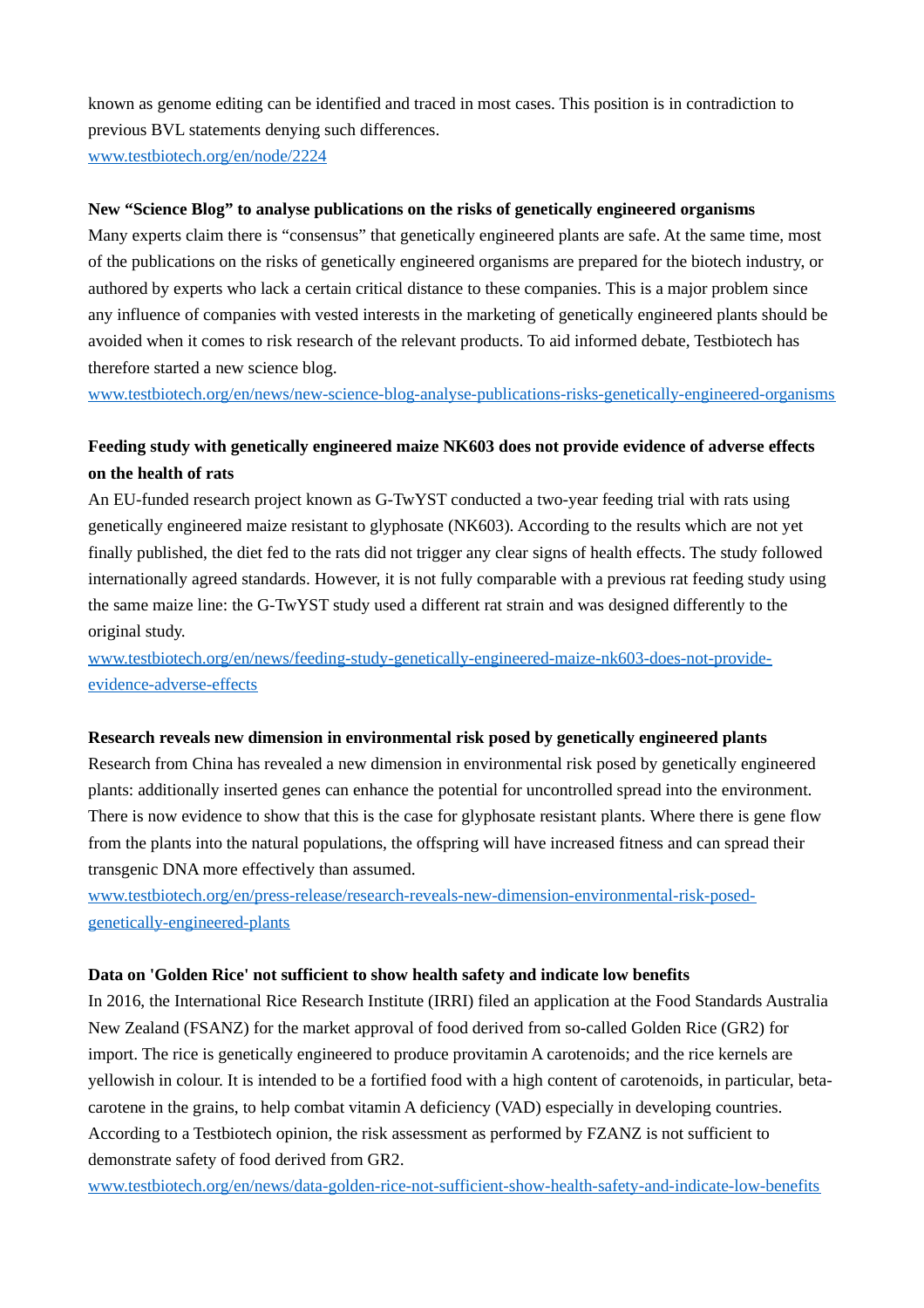#### **News from EFSA**

#### **GMO Panel: New members announced**

EFSA announced new GMO Panel members on 15 May. <https://ess.efsa.europa.eu/doi/doiweb/doisearch/panel/GMO/wg/684410>

## **Literature review of baseline information on RNAi to support the environmental risk assessment of RNAi‐based GM plants**

EFSA published a literature review regarding environmental risk assessment of RNAi‐based GM plants on 28 May. The review concludes that currently there are major knowledge gaps on many issues, such as *"exposure, specificity, off-target effects, sequence similarities and bioinformatics."* <https://efsa.onlinelibrary.wiley.com/doi/10.2903/sp.efsa.2018.EN-1424>

# **Annual post‐market environmental monitoring report on the cultivation of genetically modified maize MON 810 in 2016**

EFSA published its annual monitoring report on cultivation of MON810 on 8 May. According to EFSA, *"no new evidence has been reported in the 2016 PMEM report that would invalidate previous EFSA evaluations on the safety of maize MON 810."*

<https://efsa.onlinelibrary.wiley.com/doi/abs/10.2903/j.efsa.2018.5287>

## **Two EFSA publications on residues in glyphosate tolerant crops**

EFSA published a "Review of the existing maximum residue levels for glyphosate according to Article 12 of Regulation (EC) No 396/2005" on 17 May 2018. In this review, the agency confirmed that the current glyphosate MRLs in place for crops, such as maize, sugar beet, oilseed rape and soybean. However, EFSA admits that valid data are missing for several crops species. *"For sugar beet roots, maize and soybeans (EPSPS modification), soybeans (GAT modification) and rapeseeds (GOX modification), the available data were insufficient to derive MRLs and risk assessment values."* 

<https://efsa.onlinelibrary.wiley.com/doi/10.2903/j.efsa.2018.5263>

In a second EFSA publication, EFSA evaluated the impact of glyphosate and its residues in feed on animal health. According to the agency, glyphosate (and its metabolite AMPA) "*are not expected to have an impact on the health of cattle and sheep (bovine and ovine species), equine, porcine and selected avian (poultry) species*." Further, according to EFSA, the absence of adverse effects on the ruminal microflora was demonstrated for cattle and sheep even with high doses. EFSA has given no real data on the residue levels of glyphosate in glyphosate-tolerant crops, such as soybean and oilseed rape. Further, combinatorial effects are completely left aside.

In conclusion, the EFSA reports show substantial gaps in the risk assessment of glyphosate tolerant crops. <https://efsa.onlinelibrary.wiley.com/doi/10.2903/j.efsa.2018.5283>